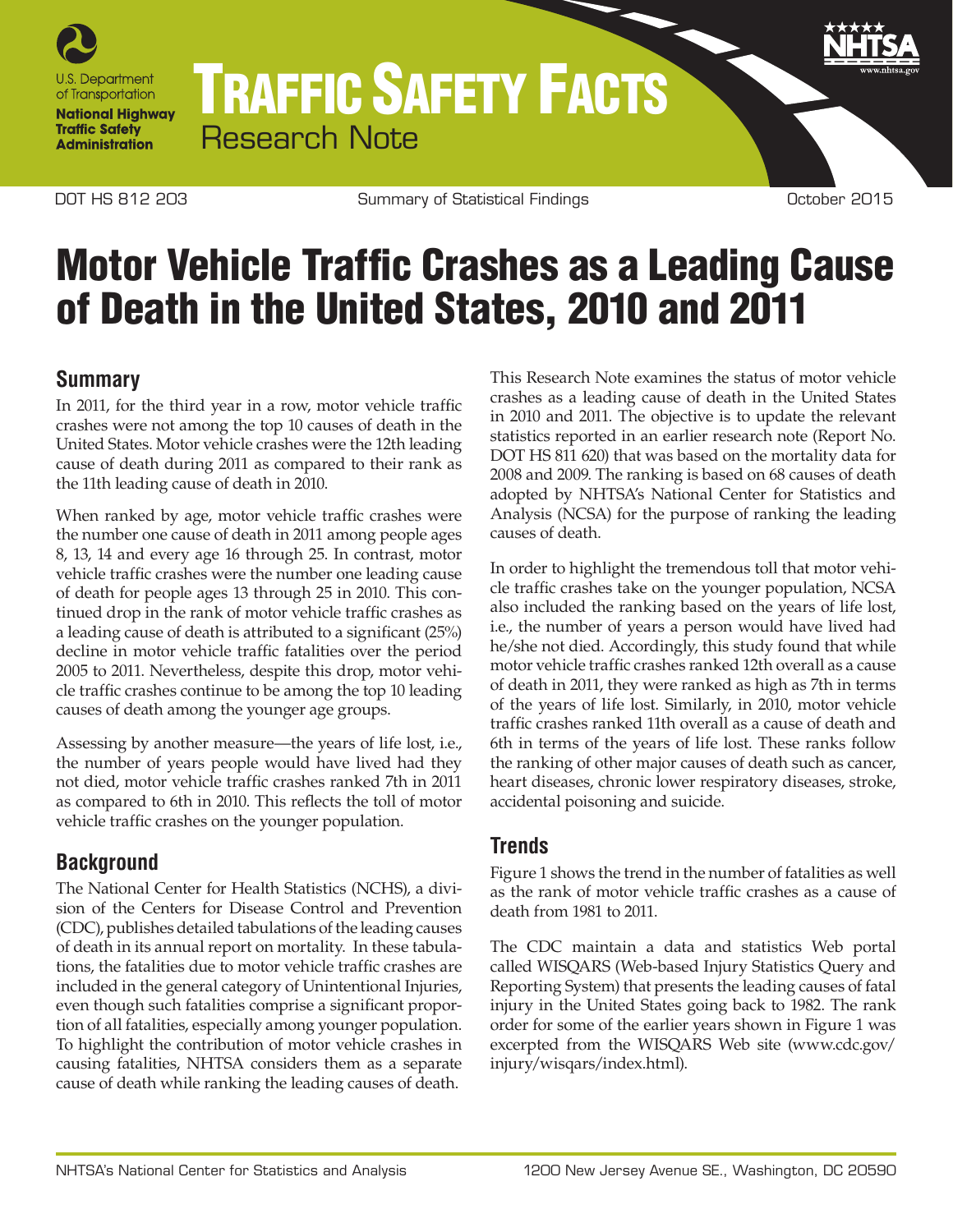

1984 1987 1990 1993 1996 1999

**Number and Rank of Motor Vehicle Traffic Crashes as a Cause of Death in the United States, 1981–2011\***

**Fatalities** Rank

\*Please refer to the *Methodology* section in this note about making year-to-year comparisons of ranking.

### **Leading Cause of Death by Gender and Age**

1981

20,000

10,000

 $\Omega$ 

Figure 2 shows the trend of the rank of motor vehicle traffic crashes as a leading cause of death by gender. The rank of motor vehicle traffic crashes as a leading cause of death differed significantly between males and females. In 2011, while ranked 12th overall, motor vehicle traffic crashes were ranked 9th among males and 14th among females as a cause of death. In 2010, while ranked 11th overall, motor vehicle traffic crashes were ranked 10th among males and 14th among females as a cause of death.

When ranked by specific ages, in 2011 motor vehicle traffic crashes were the leading cause of death among males for each age 4, 7, 8, 12, 14, and 16 to 25. Among females, motor

vehicle traffic crashes were the leading cause of death for each age 8 and 13 to 25. The age groups used in the ranking done in this research note reflect categories of interest to NHTSA in terms of child-restraint programs (toddlers, infants, and young children), new drivers (youth and young adults), other adults, and older people.

2002 2005 2008 2011

**Rank**

When ranked by specific ages, in 2010 motor vehicle traffic crashes were the leading cause of death among males for each age 8, 10 15 through 25, and 27. Among females, motor vehicle traffic crashes were the leading cause of death for each age 13 through 26.



Figure 2 **Rank of Motor Vehicle Traffic Crashes as a Cause of Death in the United States, By Gender, 1981–2011\***

\*Please refer to the *Methodology* section in this note about making year-to-year comparisons of ranking.

Figure 1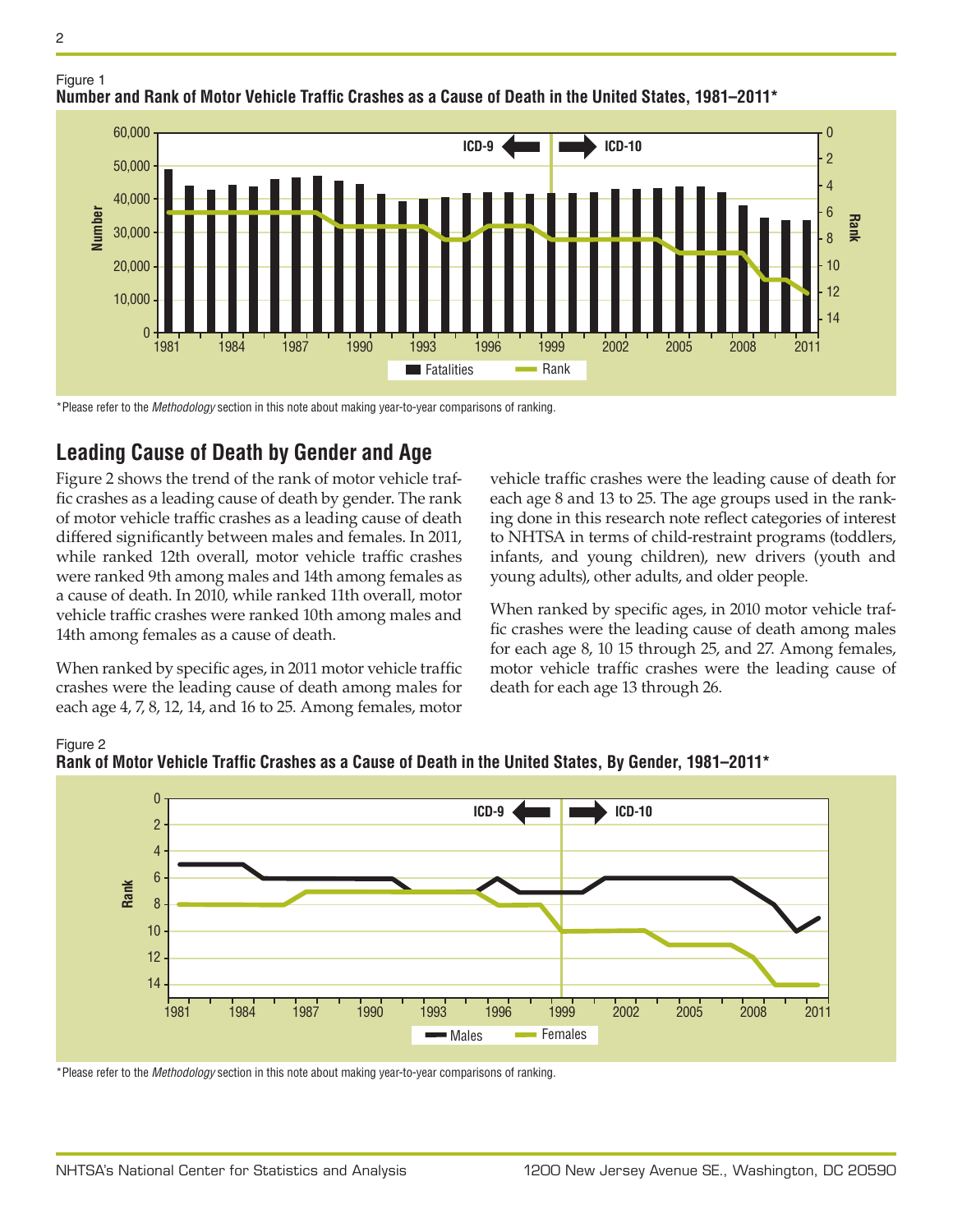#### **Methodology**

**Years of Life Lost:** This is the number of years that the person would have lived had he/she not died. The number of years of life lost due to a particular cause is the aggregate of years of life lost for all people who died due to that cause. The expected number of years of the remaining life of a person is calculated using standard tables of life expectancy by age (Revised Life table for the total population: United States, 2009, NCHS).

The NCSA-adopted listing of 68 causes of death is comprehensive in that all underlying causes are represented. Fifty-one of these 68 adopted causes reflect the underlying causes based on **internal** morbid bodily conditions, while 16 NCSA-adopted causes reflect the underlying causes based on **external** factors such as crashes and acts of violence, and the remaining one cause reflects all other diseases. This 68-cause listing is not an arbitrary listing, but is generally in close agreement with a special listing of death causes used by the NCHS to report statistics on the leading causes of death in the United States. The latter differs from the NCSA listing primarily in causal areas related to unintentional injuries (accidental death). While NCHS uses the combined cause of *unintentional injuries* in its reports of leading causes of death, this study separates out the various causes that comprise unintentional injuries like fatalities in motor vehicle traffic crashes, accidental falls, accidental poisoning, motor vehicle non-traffic crashes, etc. Accordingly, the rankings of some causes of death will differ from those

reported by NCHS. The NCSA-adopted cause listing also differs from the NCHS listing in terms of causes of infant mortality. While NCHS, for reasons of public health interest, uses a detailed 130-cause listing, the NCSA list combines those 130 causes into one major cause – conditions originating in the *perinatal period*. Also, the fatality totals for motor vehicle traffic crashes differ marginally from those reported by NHTSA due to definitional differences.

The table on page 4 shows the top 10 leading causes of death by age group in 2010 while the table on page 5 shows the ranking in 2011.

**Year-to-Year Comparisons:** The coding of mortality data changed significantly in 1999, so comparisons of the number of deaths and death rates from 1998 and before with data from 1999 and after may not be advisable. Also, cause-of- injury groupings were updated in 2003, which may affect some WISQARS mortality reports. Since the 1999, mortality data has been coded using the *International Classification of Disease-10th Revision* (ICD-10). Mechanism and cause of injury are based on ICD-10 external cause of injury codes.

The trend of rankings presented in Figures 1 and 2 should be viewed in the context of the coding changes and categorizations of causes of death over the times periods outlined above.

Suggested APA format citation:

Liu, Y., Singh, S., & Subramanian, R. (2015, October). Motor vehicle traffic crashes as a leading cause of death in the United States, 2010 and 2011. (Traffic Safety Facts Research Note. Report No. DOT HS 812 203). Washington, DC: National Highway Traffic Safety Administration.

This research note and other general information on highway traffic safety may be accessed by Internet users at: [www-nrd.nhtsa.dot.gov/CATS/index.aspx](http://www-nrd.nhtsa.dot.gov/CATS/index.aspx)



U.S. Department of Transportation

**National Highway Traffic Safety Administration**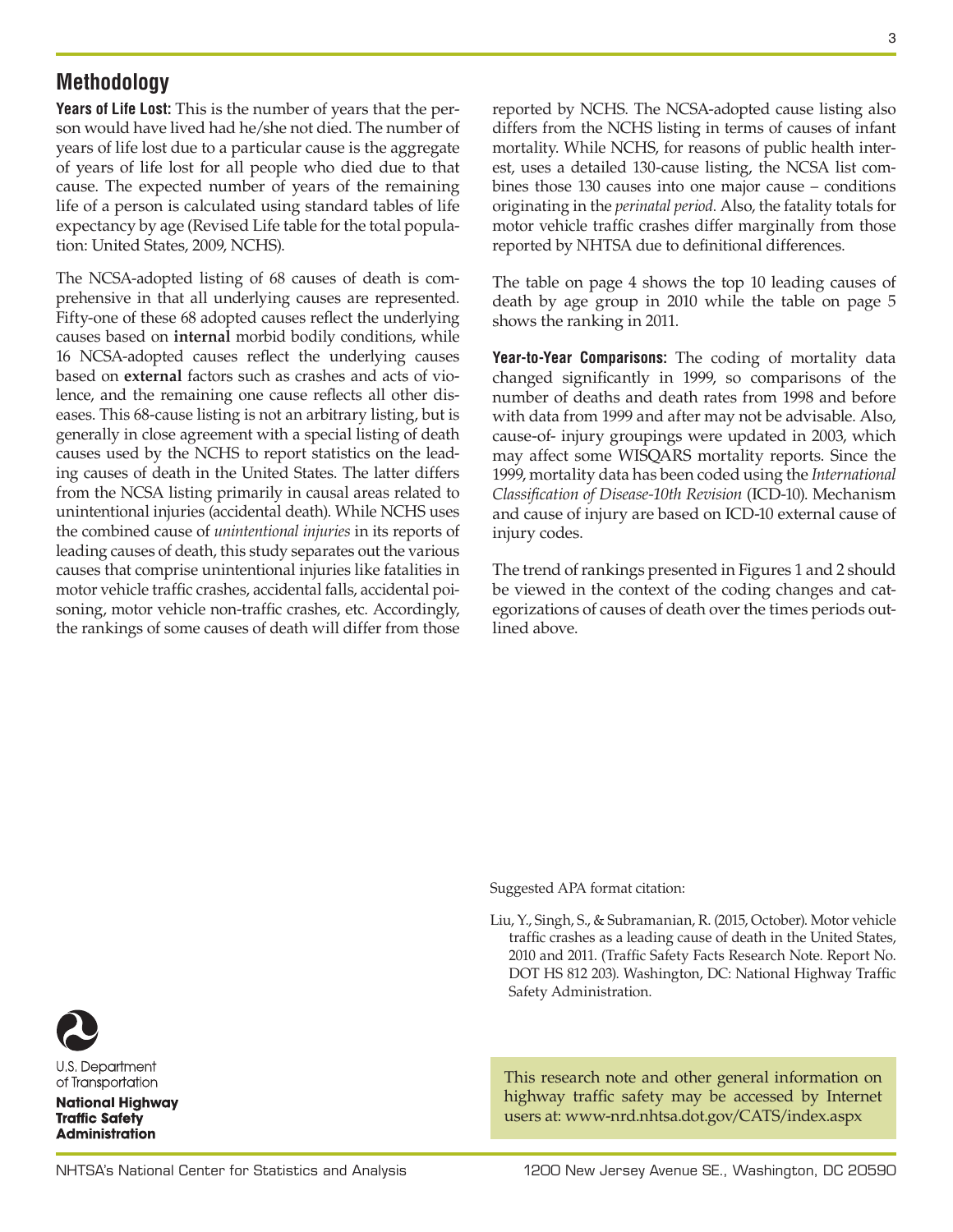

## Top 10 Leading Causes of Death in the United States in 2010, by Age Group<sup>1</sup>

| <b>Cause and Number of Deaths</b><br>$\mathbf{R}$ |                                           |                                                    |                                            |                                                    |                                                     |                                              |                                               |                                                 |                                              |                                         |                                    |                                                       |
|---------------------------------------------------|-------------------------------------------|----------------------------------------------------|--------------------------------------------|----------------------------------------------------|-----------------------------------------------------|----------------------------------------------|-----------------------------------------------|-------------------------------------------------|----------------------------------------------|-----------------------------------------|------------------------------------|-------------------------------------------------------|
| A<br>N<br>K                                       | <b>Infants</b><br><b>Under 1</b>          | <b>Toddlers</b><br>$1 - 3$                         | <b>Young</b><br><b>Children</b><br>$4 - 7$ | <b>Children</b><br>$8 - 15$                        | <b>Youth</b><br>$16 - 20$                           | <b>Young</b><br><b>Adults</b><br>$21 - 24$   | <b>Other Adults</b>                           |                                                 |                                              | <b>Elderly</b>                          |                                    | <b>Years</b><br><b>of</b><br>Life                     |
|                                                   |                                           |                                                    |                                            |                                                    |                                                     |                                              | $25 - 34$                                     | $35 - 44$                                       | $45 - 64$                                    | $65+$                                   | <b>All Ages</b>                    | Lost <sup>2</sup>                                     |
| $\mathbf{1}$                                      | Perinatal<br>Period<br>12,008             | Congenital<br>Anomalies<br>453                     | Malignant<br>Neoplasms<br>356              | <b>MV Traffic</b><br><b>Crashes</b><br>800         | <b>MV Traffic</b><br><b>Crashes</b><br>3,490        | <b>MV Traffic</b><br><b>Crashes</b><br>3,327 | Accidental<br>Poisoning<br>6,767              | Malignant<br>Neoplasms<br>11,809                | Malignant<br>Neoplasms<br>159,712            | Heart<br><b>Disease</b><br>477,339      | Heart<br><b>Disease</b><br>597,689 | Malignant<br>Neoplasms<br>24% (9,175,401)             |
| $\overline{2}$                                    | Congenital<br>Anomalies<br>5,107          | Accidental<br>Drowning<br>391                      | <b>MV Traffic</b><br><b>Crashes</b><br>286 | Malignant<br><b>Neoplasms</b><br>750               | Homicide<br>2,312                                   | Suicide<br>2,418                             | Suicide<br>5,735                              | Heart<br>Disease<br>10,594                      | Heart<br><b>Disease</b><br>104,806           | Malignant<br>Neoplasms<br>396,670       | Malignant<br>Neoplasms<br>574,743  | <b>Heart Disease</b><br>19% (7,293,961)               |
| $\mathbf{3}$                                      | Heart<br><b>Disease</b><br>329            | Homicide<br>342                                    | Congenital<br>Anomalies<br>154             | Suicide<br>449                                     | Suicide<br>2,007                                    | Homicide<br>2,238                            | <b>MV Traffic</b><br><b>Crashes</b><br>5,558  | Accidental<br>Poisoning<br>7,476                | CLRD <sup>6</sup><br>18,694                  | CLRD <sup>6</sup><br>118,031            | CLRD <sup>6</sup><br>138,080       | CLRD <sup>6</sup><br>4% (1,660,704)                   |
| $\overline{\mathbf{4}}$                           | Homicide<br>311                           | <b>MV Traffic</b><br><b>Crashes</b><br>270         | Accidental<br>Drowning<br>136              | Homicide<br>316                                    | Accidental<br>Poisoning<br>1,107                    | Accidental<br>Poisoning<br>2,041             | Homicide<br>4,258                             | Suicide<br>6,571                                | <b>Chronic Liver</b><br>Disease<br>18,415    | Stroke<br>109,990                       | Stroke<br>129,476                  | Stroke<br>4% (1,438,647)                              |
| $5\phantom{1}$                                    | Septicemia<br>215                         | Malignant<br>Neoplasms<br>257                      | Homicide<br>116                            | Congenital<br><b>Anomalies</b><br>231              | Malignant<br><b>Neoplasms</b><br>690                | Malignant<br><b>Neoplasms</b><br>813         | Malignant<br>Neoplasms<br>3,619               | <b>MV Traffic</b><br><b>Crashes</b><br>4,552    | <b>Diabetes</b><br>17,287                    | Alzheimer's<br>82,616                   | Alzheimer's<br>83,494              | Suicide<br>4% (1,352,004)                             |
| 6                                                 | Influenza/<br>Pneumonia<br>192            | Heart<br>Disease<br>143                            | Exposure to<br>Smoke/Fire<br>91            | Accidental<br><b>Drowning</b><br>202               | Heart<br><b>Disease</b><br>421                      | Heart<br><b>Disease</b><br>564               | Heart<br><b>Disease</b><br>3,222              | Homicide<br>2,473                               | Stroke<br>16,603                             | <b>Diabetes</b><br>49,191               | <b>Diabetes</b><br>69,071          | <b>MV Traffic</b><br><b>Crashes</b><br>3% (1,303,208) |
| $\overline{7}$                                    | Stroke<br>130                             | Exposure to<br>Smoke/Fire<br>115                   | Heart<br>Disease<br>57                     | Heart<br><b>Disease</b><br>187                     | Accidental<br>Drowning<br>328                       | Accidental<br>Drowning<br>286                | <b>HIV</b><br>741                             | <b>Chronic Liver</b><br><b>Disease</b><br>2,423 | Suicide<br>15,183                            | Influenza/<br>Pneumonia<br>42,816       | Nephritis/<br>Nephrosis<br>50,476  | Accidental<br>Poisoning<br>3% (1,272,462)             |
| 8                                                 | Nephritis/<br>Nephrosis<br>105            | <b>MV Nontraffic</b><br>Crashes <sup>4</sup><br>98 | CLRD <sup>6</sup><br>47                    | CLRD <sup>6</sup><br>106                           | Congenital<br><b>Anomalies</b><br>220               | Congenital<br><b>Anomalies</b><br>159        | <b>Diabetes</b><br>606                        | Stroke<br>1,904                                 | Accidental<br>Poisoning<br>14,113            | Nephritis/<br>Nephrosis<br>41,994       | Influenza/<br>Pneumonia<br>49,871  | <b>Diabetes</b><br>3% (1,043,475)                     |
| $\overline{9}$                                    | <b>MV Traffic</b><br><b>Crashes</b><br>76 | Influenza/<br>Pneumonia<br>79                      | Benign<br>Neoplasms<br>41                  | <b>Exposure to</b><br>Smoke/Fire<br>87             | <b>MV Nontraffic</b><br>Crashes <sup>4</sup><br>103 | <b>HIV</b><br>118                            | Stroke<br>517                                 | <b>HIV</b><br>1,898                             | <b>MV Traffic</b><br><b>Crashes</b><br>9,288 | Septicemia<br>26,310                    | Suicide<br>38,364                  | Perinatal<br>Period<br>2% (950,296)                   |
| 10                                                | Malignant<br>Neoplasms<br>62              | Septicemia<br>56                                   | Stroke<br>39                               | <b>MV Nontraffic</b><br>Crashes <sup>4</sup><br>84 | Accidental<br>Falls <sup>5</sup><br>90              | Accidental<br>Falls<br>117                   | <b>Chronic Liver</b><br><b>Disease</b><br>487 | <b>Diabetes</b><br>1,789                        | Nephritis/<br>Nephrosis<br>7,304             | Hypertension<br>Renal Disease<br>22,033 | Septicemia<br>34,812               | Homicide<br>2% (766,164)                              |
| ALL <sup>3</sup>                                  | 24,586                                    | 3,682                                              | 2,061                                      | 4,916                                              | 13,279                                              | 15,208                                       | 42,259                                        | 70,033                                          | 494.009                                      | 1,798,282                               | 2,468,435                          | All Causes<br>100%<br>(38,018,429)                    |

1Overall, motor vehicle crashes are the 11th leading cause of death. When ranked by specific ages, they are the leading cause of death for each age 13 through 25.

2Number of years calculated based on remaining life expectancy (2009 data from CDC) at time of death; percentages calculated as a proportion of total years of life lost due to all causes of death.

3Not a total of top 10 causes of death.

4A motor vehicle nontraffic crash is any vehicle crash that occurs entirely in any place other than a public highway.

5For the age group "youth 16–20", both accidental falls and stroke have the same rank: 10th leading cause of death.

6CLRD stands for Chronic Lower Respiratory Disease. Source: National Center for Health Statistics (NCHS) CDC, Mortality Data 2010.

Note: The cause of death classification is based on the National Center for Statistics and Analysis (NCSA) Revised 68 Cause of Death Listing. This listing differs from the one used by the NCHS for its reports on leading ca death, i.e., motor vehicle traffic crashes, accidental falls, motor vehicle nontraffic crashes, etc. Accordingly, the rank of some causes of death will differ from those reported by the NCHS. This difference will mostly be